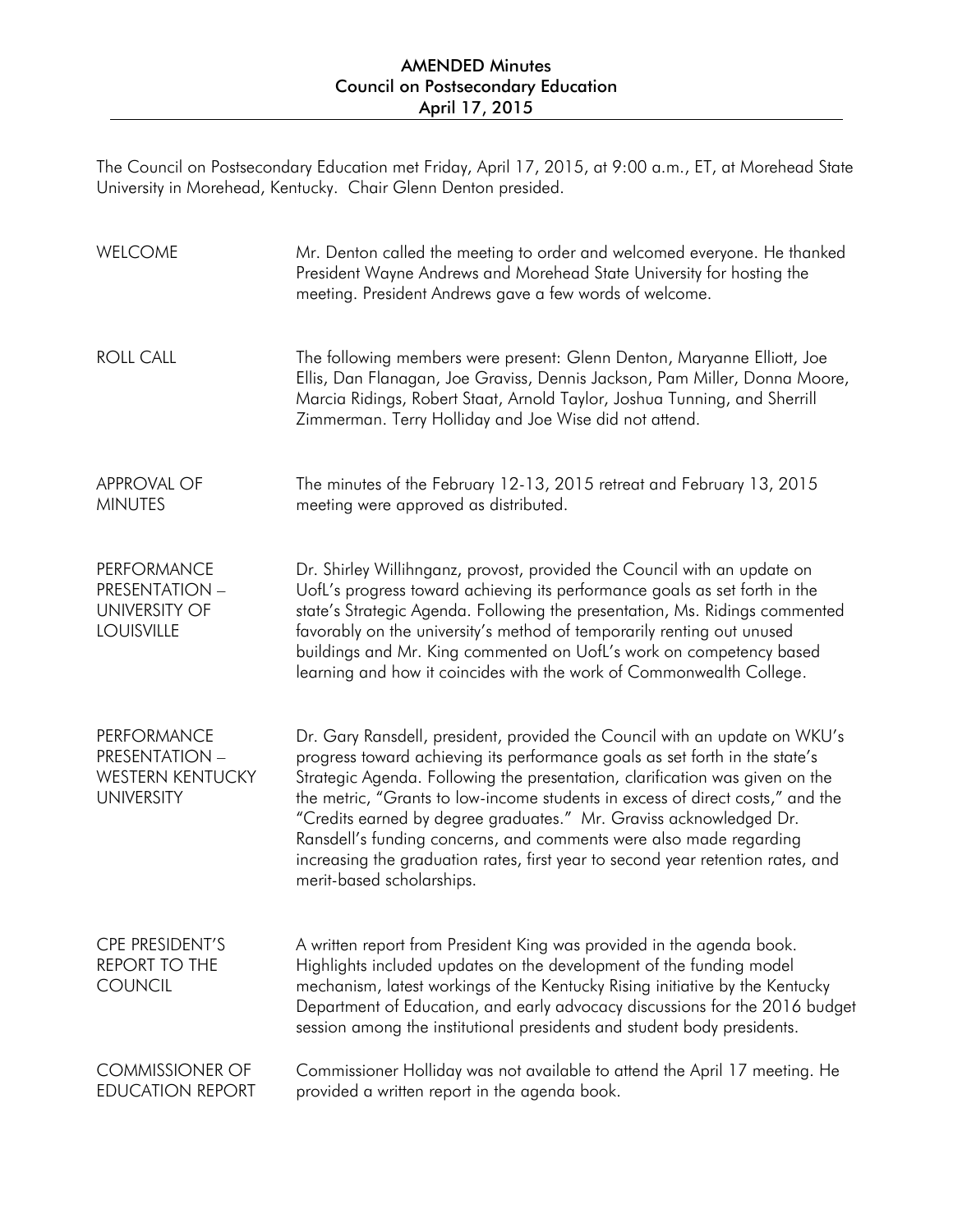ACTION: 2015-16 TUITION AND MANDATORY FEE RECOMMENDATIONS On April 29, 2014 the Council approved resident undergraduate tuition and mandatory fee ceilings for academic years 2014-15 and 2015-16 that do not allow rate increases to exceed 5 percent in any one year or to exceed 8 percent over two years. At that same meeting, the Council voted to allow the institutions to charge market competitive rates for graduate and online courses.

At its April 29, 2014 meeting, the Council also approved to maintain the existing floor for nonresident undergraduate tuition and mandatory fees of at least two times the resident undergraduate rate. The Council also reinforced its practice of allowing institutions to request exceptions to this policy when they submit their 2015-16 tuition and fee rates for final Council action.

At the meeting, Dr. Bill Payne, CPE's associate vice president for budget and finance, and Mr. Scott Boelscher, CPE's senior associate of budget and finance, presented the proposed 2015-16 tuition and mandatory fee rates and requested exceptions for Eastern Kentucky University, Murray State University, Northern Kentucky University, and the University of Kentucky.

The tuition and fee details for each institution were presented in the agenda book; however, summaries can be found below:

- 1) Eastern Kentucky University: On March 20, 2015, EKU submitted its tuition and mandatory fee proposal and tuition revenue estimates to the Council. The Council staff reviewed the proposed rates and determined that they comply with the resident undergraduate rate ceiling approved by the Council at its April 29, 2014 meeting. The proposed 2015-16 tuition and fees were the following:
	- a. Undergraduate Resident \$8,150
	- b. Undergraduate Nonresident \$17,640
	- c. Graduate Resident \$500 per credit hour
	- d. Graduate Nonresident \$830 per credit hour
	- e. Nonresident Multiplier 2.2

EKU requested an exception to the nonresident rate floor for its undergraduate nonresident targeted areas rate; the proposed 2015- 16 targeted areas rate is \$15,840, or 1.94 times the resident rate.

- 2) Murray State University: On March 14, 2015, MuSU submitted its tuition and mandatory fee proposal and tuition revenue estimates to the Council. The Council staff reviewed the proposed rates and determined that they comply with the resident undergraduate rate ceiling approved by the Council at its April 29, 2014 meeting. The proposed 2015-16 tuition and fees were the following:
	- a. Undergraduate Resident \$7,608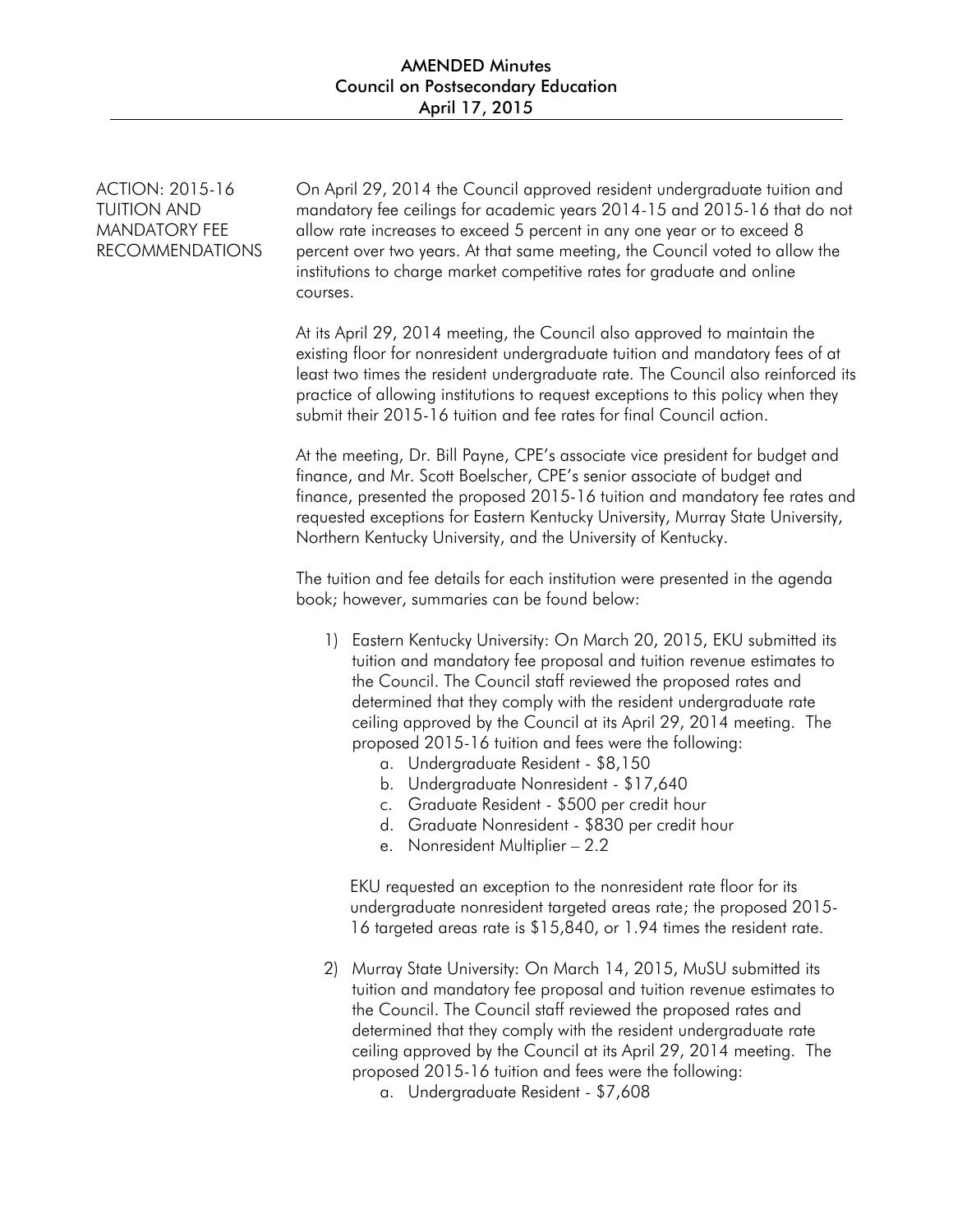- b. Undergraduate Nonresident \$20,712
- c. Graduate Resident \$482 per credit hour
- d. Graduate Nonresident \$1,358 per credit hour
- e. Nonresident Multiplier 2.7

MuSU did not request any exceptions to the nonresident rate floor for the 2015-16 tuition year.

- 3) Northern Kentucky University: On March 31, 2015, NKU submitted its tuition and mandatory fee proposal and tuition revenue estimates to the Council. The Council staff reviewed the proposed rates and determined that they comply with the resident undergraduate rate ceiling approved by the Council at its April 29, 2014 meeting. The proposed 2015-16 tuition and fees were the following:
	- a. Undergraduate Resident \$8,736
	- b. Undergraduate Nonresident \$17,472
	- c. Graduate Resident \$534 per credit hour
	- d. Graduate Nonresident \$822 per credit hour
	- e. Nonresident Multiplier 2.0

NKU requested an exception to the nonresident rate floor for its undergraduate Metropolitan rate, which would be \$13,200, or 1.51 times the resident rate, and its Program for Adult-Center Education (PACE), which would be \$389 per credit hour, or 1.07 times the resident rate.

- 4) University of Kentucky: On March 20, 2015, UK submitted its tuition and mandatory fee proposal and tuition revenue estimates to the Council. The Council staff reviewed the proposed rates and determined that they comply with the resident undergraduate rate ceiling approved by the Council at its April 29, 2014 meeting. The proposed 2015-16 tuition and fees were the following:
	- a. Undergraduate Resident \$10,936
	- b. Undergraduate Nonresident \$24,268
	- c. Graduate Resident \$11,652 per credit hour
	- d. Graduate Nonresident \$26,154 per credit hour
	- e. Nonresident Multiplier 2.2

UK did not request any exceptions to the nonresident rate floor for the 2015-16 tuition year.

Mr. Taylor made note that, due to compounding, the effect of the tuition increases has allowed the institutions to have as much as an 8.2 percent increase over the two-year tuition cycle. Dr. Payne answered that that possibility was addressed in the April 29, 2014 motion, stating that "the actual 2015-16 ceiling may slightly exceed more than 8% above the 2013-14 base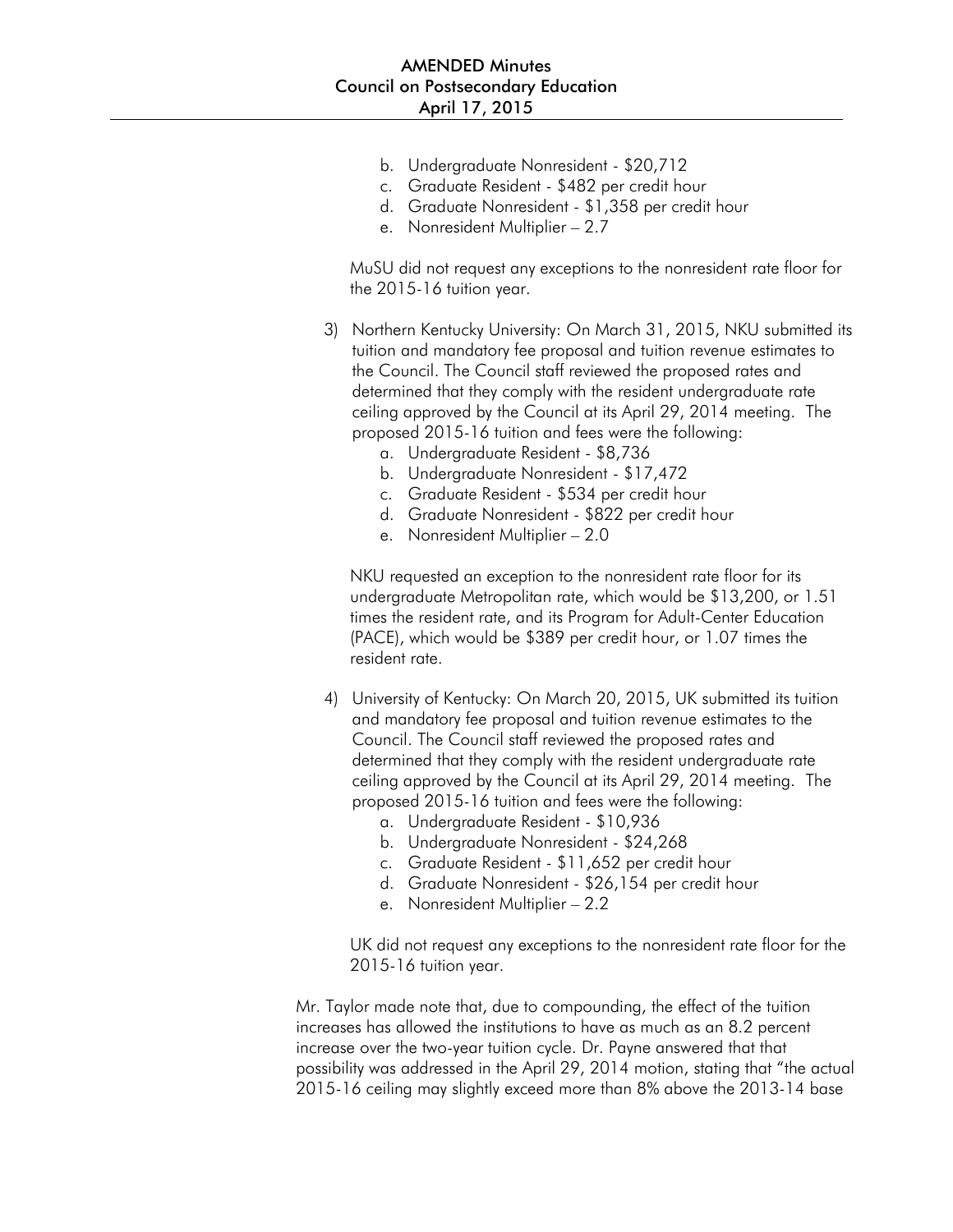|                                                                                                                                                        | rates due to the effect of compounding." Mr. Taylor stated that the Council<br>should consider not allowing compounding in future tuition approval years.                                                                                                                                                                                                                                                                                                                           |
|--------------------------------------------------------------------------------------------------------------------------------------------------------|-------------------------------------------------------------------------------------------------------------------------------------------------------------------------------------------------------------------------------------------------------------------------------------------------------------------------------------------------------------------------------------------------------------------------------------------------------------------------------------|
|                                                                                                                                                        | Mr. Denton asked the presidents attending the meeting to comment on the<br>two-year tuition cycle. Dr. Ransdell stated that WKU likes the two-year cycle<br>because it allows them to plan on a multi-year basis. Dr. Wayne Andrews,<br>president of MoSU, and Dr. Janna Vice, EKU's provost, both stated that their<br>institutions agreed.                                                                                                                                        |
|                                                                                                                                                        | Ms. Miller moved that the Council approve the staff's recommendation that<br>the Council approve the 2015-16 tuition and mandatory fee rates for EKU,<br>MuSU, NKU, and UK, and the exceptions to the nonresident rate floors for<br>EKU and NKU. Ms. Moore seconded the motion. The motion passed.                                                                                                                                                                                 |
| <b>ACTION: SPECIAL USE</b><br>FEE EXCEPTION<br>REQUEST - EASTERN<br><b>KENTUCKY UNIVERSITY</b>                                                         | On April 28, 2011, the Council on Postsecondary Education approved a<br>Special Use Fee Exception Policy that allows students and institutions to<br>request an exemption from a Council approved tuition and fee rate ceiling for<br>student endorsed fees that meet certain policy provisions. On March 21,<br>2015, Eastern Kentucky University students and administrators submitted a<br>special use fee exception request to the Council for its consideration and<br>action. |
|                                                                                                                                                        | Mr. Kyle Nicholas, EKU's student body president, Mr. Craig Turner, EKU's<br>board chair, and Mr. David McFaddin, EKU's legislative liaison presented to<br>the board the proposed project and fee information contained in their<br>submission. Dr. Payne and Mr. Boescher explained that the request meets the<br>requirements of the Special Use Fee Exception Policy adopted by the Council<br>at its April 28, 2011 meeting.                                                    |
|                                                                                                                                                        | After council member inquiries regarding fees already in place at EKU were<br>answered, Mr. Flanagan moved that the Council approve an exception to its<br>2015-16 resident undergraduate tuition and mandatory fee rate ceiling,<br>allowing a student endorsed fee of \$150 per semester for full-time students<br>(prorated for part-time students) assessed by Eastern Kentucky University to<br>exceed the ceiling. Ms. Miller seconded the motion. The motion passed.         |
| <b>ACTION: AMENDMENT</b><br>TO 13 KAR 2:045 -<br><b>DETERMINATION FOR</b><br><b>RESIDENCY STATUS</b><br>FOR ADMISSION AND<br><b>TUITION ASSESSMENT</b> | At its February 13, 2015 meeting, the Council approved a proposed<br>amendment to 13 KAR 2:045, which establishes the standards for determining<br>residency status for admission and tuition assessment purposes in Kentucky.<br>The proposed amendment was filed with the regulations compiler on March 2,<br>2015.                                                                                                                                                               |
| PURPOSES-COMMENTS<br><b>RECEIVED</b>                                                                                                                   | A public hearing is scheduled for April 22, 2015. To date there have been no<br>requests to be heard at the hearing, and if there are no such requests five (5)                                                                                                                                                                                                                                                                                                                     |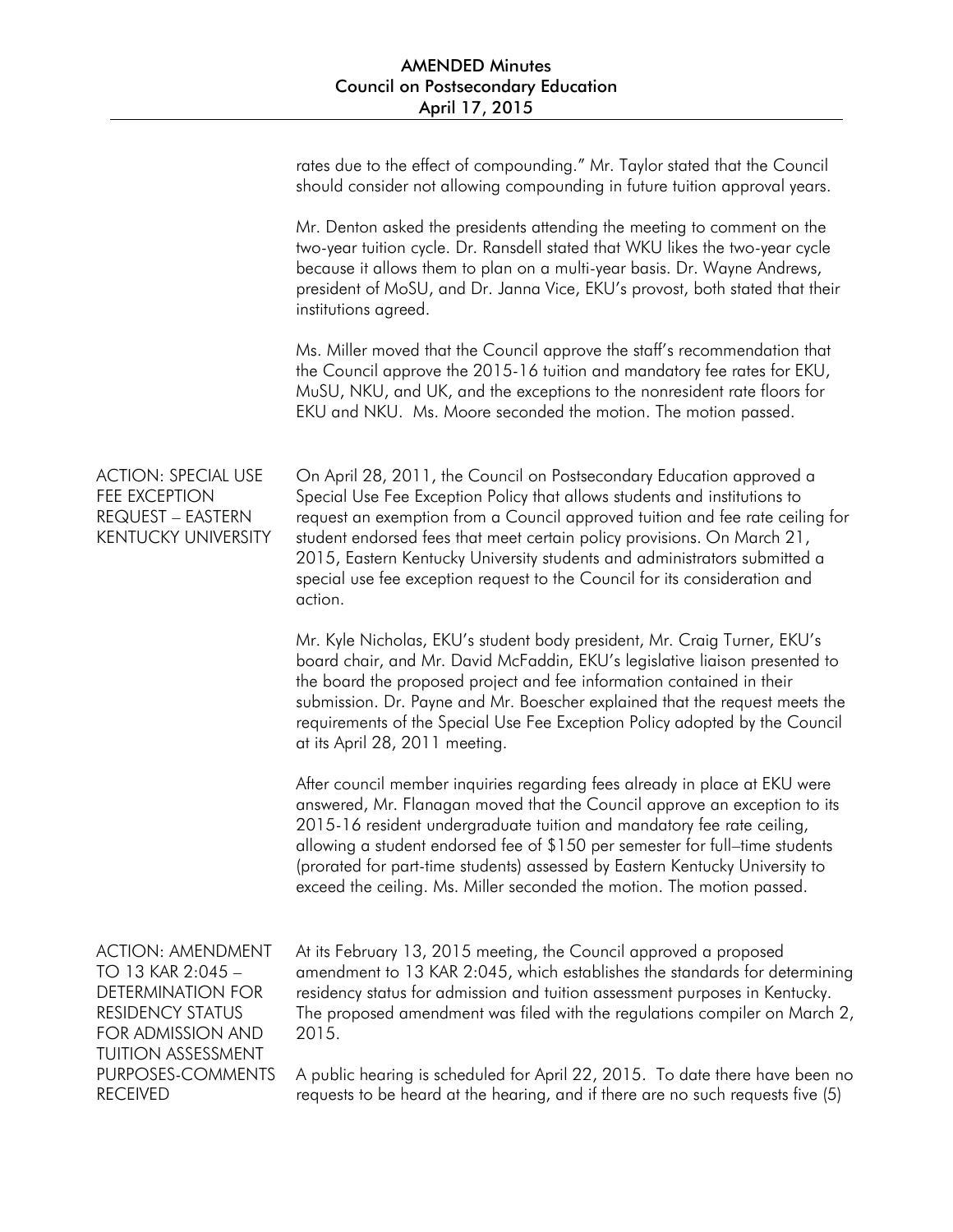|                                                | business days before the scheduled hearing date, it will be cancelled. Written<br>comments to the proposed amendment may be submitted through May 1,<br>2015.                                                                                                                                                                                                                                                                                                                                                                                                                                                                                                                                                                                                                                                                                                                                                                                                            |
|------------------------------------------------|--------------------------------------------------------------------------------------------------------------------------------------------------------------------------------------------------------------------------------------------------------------------------------------------------------------------------------------------------------------------------------------------------------------------------------------------------------------------------------------------------------------------------------------------------------------------------------------------------------------------------------------------------------------------------------------------------------------------------------------------------------------------------------------------------------------------------------------------------------------------------------------------------------------------------------------------------------------------------|
|                                                | As of April 9, 2015, one written comment was received. Mr. Travis Powell,<br>CPE's general counsel, presented the comment and recommended the<br>Council not amend the amendment to 13 KAR 2:045 as approved at the<br>February 13, 2015 meeting.                                                                                                                                                                                                                                                                                                                                                                                                                                                                                                                                                                                                                                                                                                                        |
|                                                | MOTION: Mr. Ellis moved that the Council not make any further amendments<br>to the regulation 13 KAR 2:045 based on the comments received through<br>April 16, 2015. Dr. Staat seconded the motion.                                                                                                                                                                                                                                                                                                                                                                                                                                                                                                                                                                                                                                                                                                                                                                      |
|                                                | VOTE: The motion passed.                                                                                                                                                                                                                                                                                                                                                                                                                                                                                                                                                                                                                                                                                                                                                                                                                                                                                                                                                 |
|                                                | If additional comments are received on or after April 17, 2015, those will be<br>considered at the June 12, 2015 meeting.                                                                                                                                                                                                                                                                                                                                                                                                                                                                                                                                                                                                                                                                                                                                                                                                                                                |
| <b>ACTION: NEW</b><br><b>ACADEMIC PROGRAMS</b> | KRS 164.020 (15) empowers the Council on Postsecondary Education to<br>define and approve the offering of all postsecondary education technical,<br>associate, baccalaureate, graduate, and professional degree, certificate, or<br>diploma programs in the public postsecondary education institutions.                                                                                                                                                                                                                                                                                                                                                                                                                                                                                                                                                                                                                                                                 |
|                                                | On July 17, 2000, the Council approved a "Strategy for Statewide<br>Engineering Education in Kentucky," which included a request for joint<br>program proposals building on the strengths of existing engineering programs<br>at UK and UofL while accommodating employer needs identified by the<br>comprehensive institutions. On May 21, 2001, the Council approved the<br>following four joint baccalaureate engineering programs: WKU and UofL in<br>electrical engineering, WKU and UK in mechanical engineering, WKU and UK<br>in civil engineering, and Murray State University and UofL in electrical and<br>telecommunications engineering. WKU joint Bachelor of Science programs in<br>civil, electrical, and mechanical engineering were each EAC/ABET accredited<br>on October 1, 2003, and have maintained continuous accreditation to date.<br>Today, WKU engineering students obtain an average of ninety (90) percent of<br>their coursework from WKU. |
|                                                | At the meeting, Mr. Powell presented to the Council the Attorney General's<br>February 4, 2015 Opinion advising that a baccalaureate degree in<br>engineering does not constitute a "first professional degree" for purposes of<br>KRS 164.295(8). As such, the Council may approve baccalaureate degrees in<br>engineering by comprehensive universities.                                                                                                                                                                                                                                                                                                                                                                                                                                                                                                                                                                                                               |
|                                                | Comments regarding the Attorney General's decision varied among the<br>Council. Mr. Taylor did not agree and stated that allowing WKU to have its                                                                                                                                                                                                                                                                                                                                                                                                                                                                                                                                                                                                                                                                                                                                                                                                                        |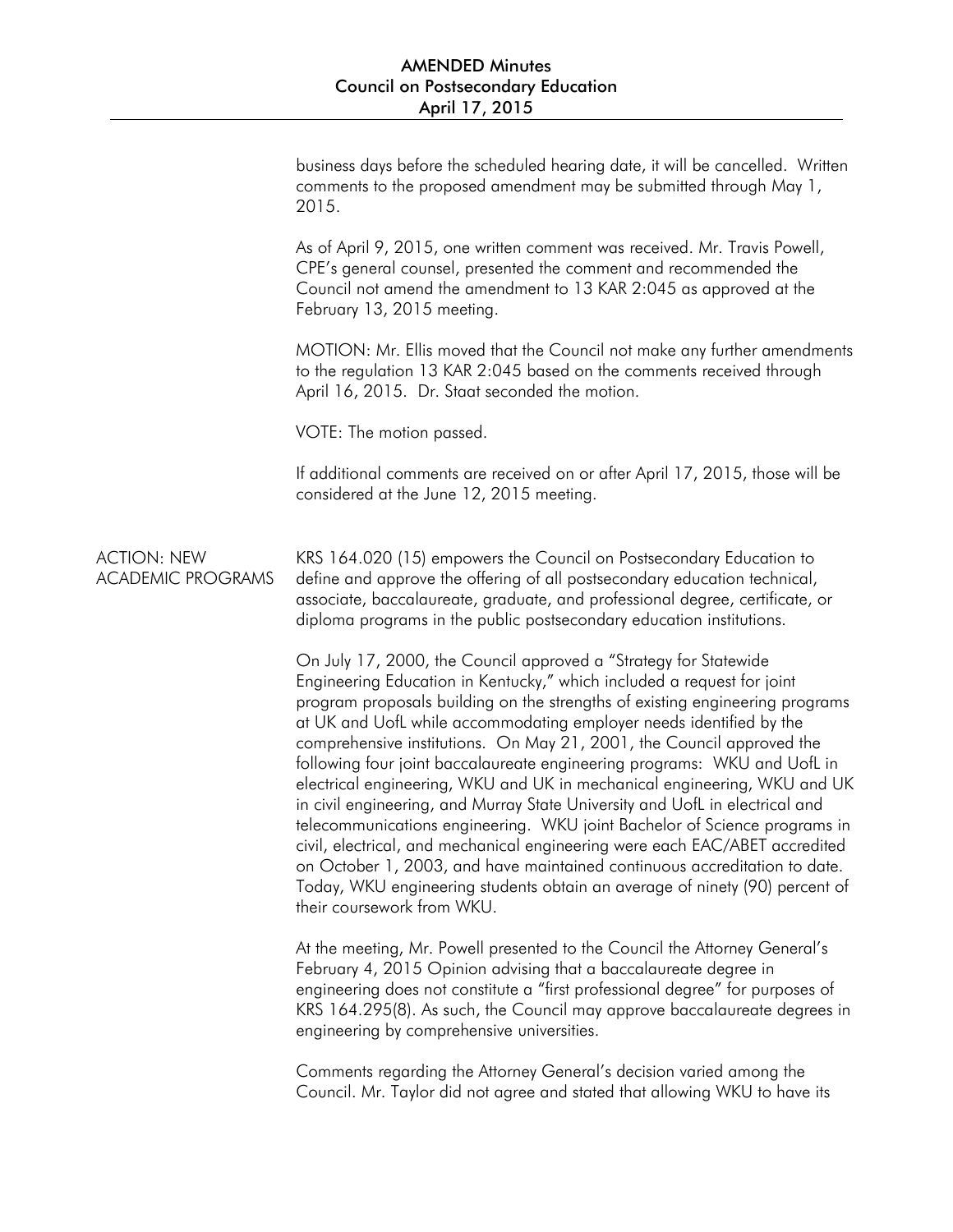|                                                                                                           | own engineering program would set precedent to allow all of the<br>comprehensive institutions to do the same. Dr. Aaron Thompson, CPE's<br>executive vice president and chief academic officer, stated that while the other<br>comprehensive institutions could do that, they would still be bound by the<br>extensive Program Approval Policy set in place by CPE before the program<br>would be brought in for approval by the Council. Ms. Ridings and Dr. Staat<br>asked questions regarding the job availability of the graduating students and<br>WKU's ability to produce the additional credit hours on site. WKU's President<br>Ransdell stated that they have the faculty to provide the coursework, and that<br>the graduating students are employed.                                                                                                                                                                                                                          |
|-----------------------------------------------------------------------------------------------------------|-------------------------------------------------------------------------------------------------------------------------------------------------------------------------------------------------------------------------------------------------------------------------------------------------------------------------------------------------------------------------------------------------------------------------------------------------------------------------------------------------------------------------------------------------------------------------------------------------------------------------------------------------------------------------------------------------------------------------------------------------------------------------------------------------------------------------------------------------------------------------------------------------------------------------------------------------------------------------------------------|
|                                                                                                           | MOTION: Ms. Ridings moved that the Council approve the following new<br>academic programs from Western Kentucky University: Master of Arts<br>Education in Gifted Education and Talent Development; Bachelor of Science<br>in Special Education: Learning and Behavioral Disorders and Elementary<br>Education; Bachelor of Science in Civil Engineering; Bachelor of Science in<br>Electrical Engineering; and Bachelor of Science in Mechanical Engineering.<br>Ms. Zimmerman seconded the motion.                                                                                                                                                                                                                                                                                                                                                                                                                                                                                      |
|                                                                                                           | VOTE: The motion passed; Mr. Taylor voted nay.                                                                                                                                                                                                                                                                                                                                                                                                                                                                                                                                                                                                                                                                                                                                                                                                                                                                                                                                            |
| ACTION: 2016 CPE<br>MEETING CALENDAR                                                                      | Mr. King presented the 2016 CPE meeting calendar.<br>MOTION: Ms. Miller moved that the 2016 CPE meeting calendar be approved.<br>Ms. Zimmerman seconded the motion.<br>VOTE: The motion passed.                                                                                                                                                                                                                                                                                                                                                                                                                                                                                                                                                                                                                                                                                                                                                                                           |
| <b>KENTUCKY SCIENCE</b><br>AND TECHNOLOGY<br><b>CORPORATION: A</b><br><b>REPORT ON</b><br>ADVANCEKENTUCKY | AdvanceKentucky is an initiative of the Kentucky Science & Technology<br>Corporation, in partnership with the Council on Postsecondary Education, the<br>National Math and Science Initiative, the Kentucky Department of Education,<br>Berea College, Lockheed Martin, Exxon Mobil, the Appalachian Regional<br>Commission, the U.S. Department of Education Advanced Placement (AP)<br>Incentive Program, and participating schools. This program is used in many<br>Kentucky public high schools for accelerating access to, and participation and<br>success in, AP Math, Science, and English, particularly among student<br>populations traditionally underrepresented in advanced placement. The<br>program allows for an open enrollment approach of AP and Pre-AP courses<br>with teacher training and mentoring, vertical teaming, student study sessions,<br>and student and teacher incentives.<br>Dr. Joanna Lang, executive director of AdvanceKentucky, provided an update |

of the program's results and future plans for expansion. Dr. Lang stated that they currently have 101 schools participating in the program and are open to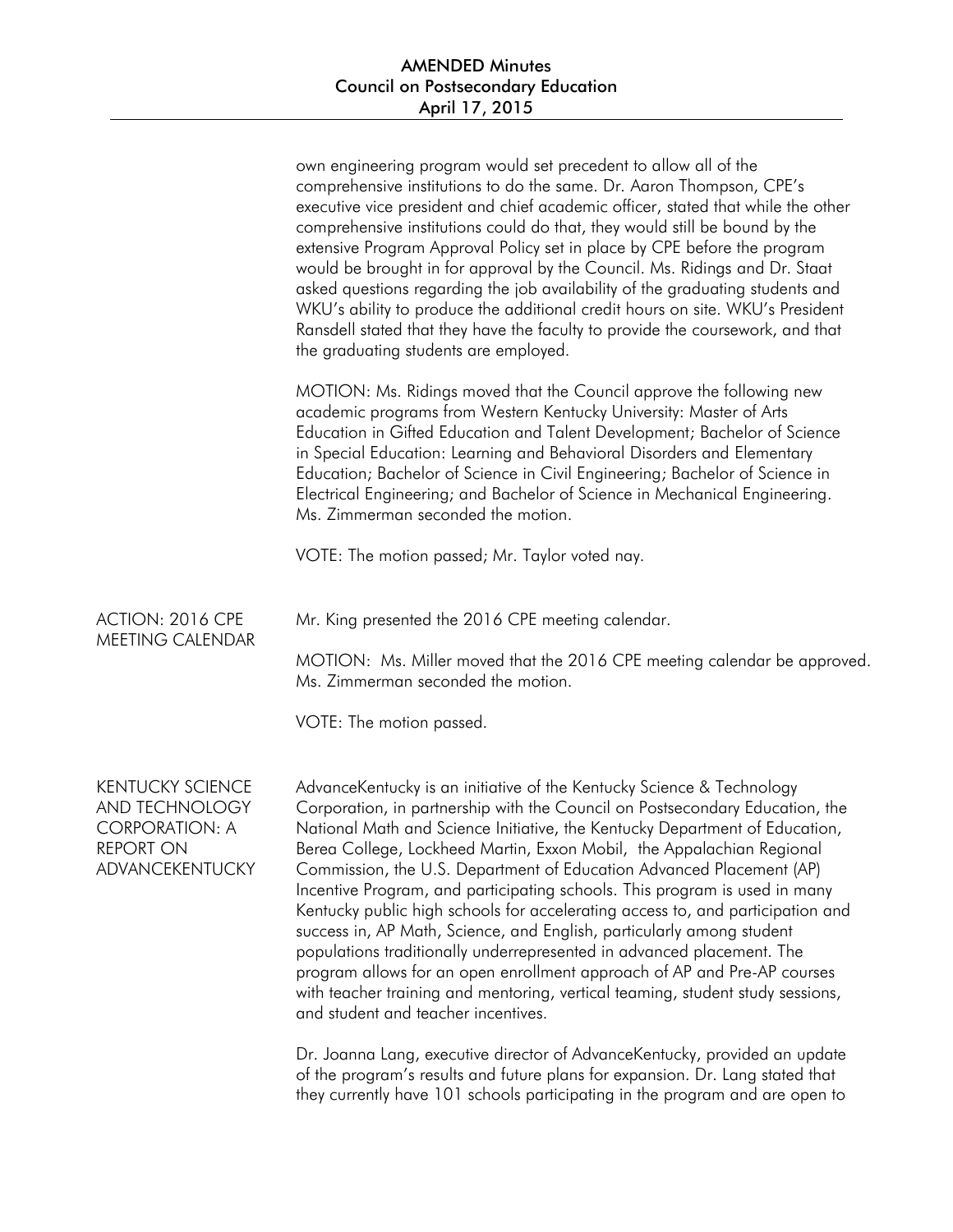## AMENDED Minutes Council on Postsecondary Education April 17, 2015

|                                                                              | accept more in the program. Currently only ten schools in Jefferson County<br>are participating, however as that number grows, Dr. Thompson stated that it<br>may help close the achievement gap of Kentucky's students. Dr. Lang also<br>stated that the program is offered in schools where dual credit is also offered,<br>and that the student does not have to choose between one or the other as the<br>programs can complement each other.                                                                                                                         |
|------------------------------------------------------------------------------|---------------------------------------------------------------------------------------------------------------------------------------------------------------------------------------------------------------------------------------------------------------------------------------------------------------------------------------------------------------------------------------------------------------------------------------------------------------------------------------------------------------------------------------------------------------------------|
| <b>COMMITTEE ON</b><br><b>EQUAL</b><br><b>OPPORTUNITIES</b><br><b>REPORT</b> | Dr. Rana Johnson, CPE's chief diversity officer, provided a report from the<br>Committee on Equal Opportunities. Ms. Johnson provided comments on the<br>work of the CEO at the March 23, 2015 meeting, and reminded the council<br>of the upcoming summer EEO programs that assist students with transitioning<br>into postsecondary institutions: (1) GMSCPP Statewide Conference at Murray<br>State University on June 15-16, 2015 and (2) Academically Proficient High<br>School Junior and Senior Conference at the University of Louisville on June<br>19-20, 2015. |
|                                                                              | Mr. Jackson, chair of the CEO, commented on the success of the Diversity<br>policy forum, one of the eight policy forums held as part of the 2016-20<br>Strategic Agenda planning process. He also made comment on the increase<br>of sex and hate crimes occurring on campuses and suggested the Council<br>revisit the annual report to review where improvements could be made.                                                                                                                                                                                        |
| 2015 LEGISLATIVE<br><b>SESSION UPDATE</b>                                    | Mr. Ron Carson, CPE's senior fellow and legislative liaison, provided a report<br>on actions related to postsecondary education resulting from the 2015<br>legislative session.                                                                                                                                                                                                                                                                                                                                                                                           |
|                                                                              | Jane Fitzpatrick, MoSU's general counsel, presented to the Council<br>information on House Bill 232, an ACT relating to the Craft Academy for<br>Excellence in Science and Mathematics. The bill was signed by the Governor<br>on March 19, 2015. Angie Martin, UK's chief budget officer, presented to the<br>Council information on House Bill 298, an ACT authorizing bonds for a<br>postsecondary education capital project. The bill was signed by the Governor<br>on March 9, 2015.                                                                                 |
|                                                                              | Mr. Carson stated that House Bill 235 and Senate Joint Resolution 106 did<br>not pass, however he expects to see them reintroduced in the next session.<br>Additional questions were answered regarding the bills on dual credit. Mr.<br>Denton also stated that he was in support of House Bill 235 and asked the<br>Council and BULLS to support it during the 2016 session.                                                                                                                                                                                            |
| 2016-20 STRATEGIC<br><b>AGENDA PLANNING</b><br><b>UPDATE</b>                 | Ms. Zimmerman, chair of the 2016-20 Strategic Agenda Steering Committee,<br>provided an update to the council on the work of the committee. The update<br>included work completed at the committee meetings as well as the success of                                                                                                                                                                                                                                                                                                                                     |